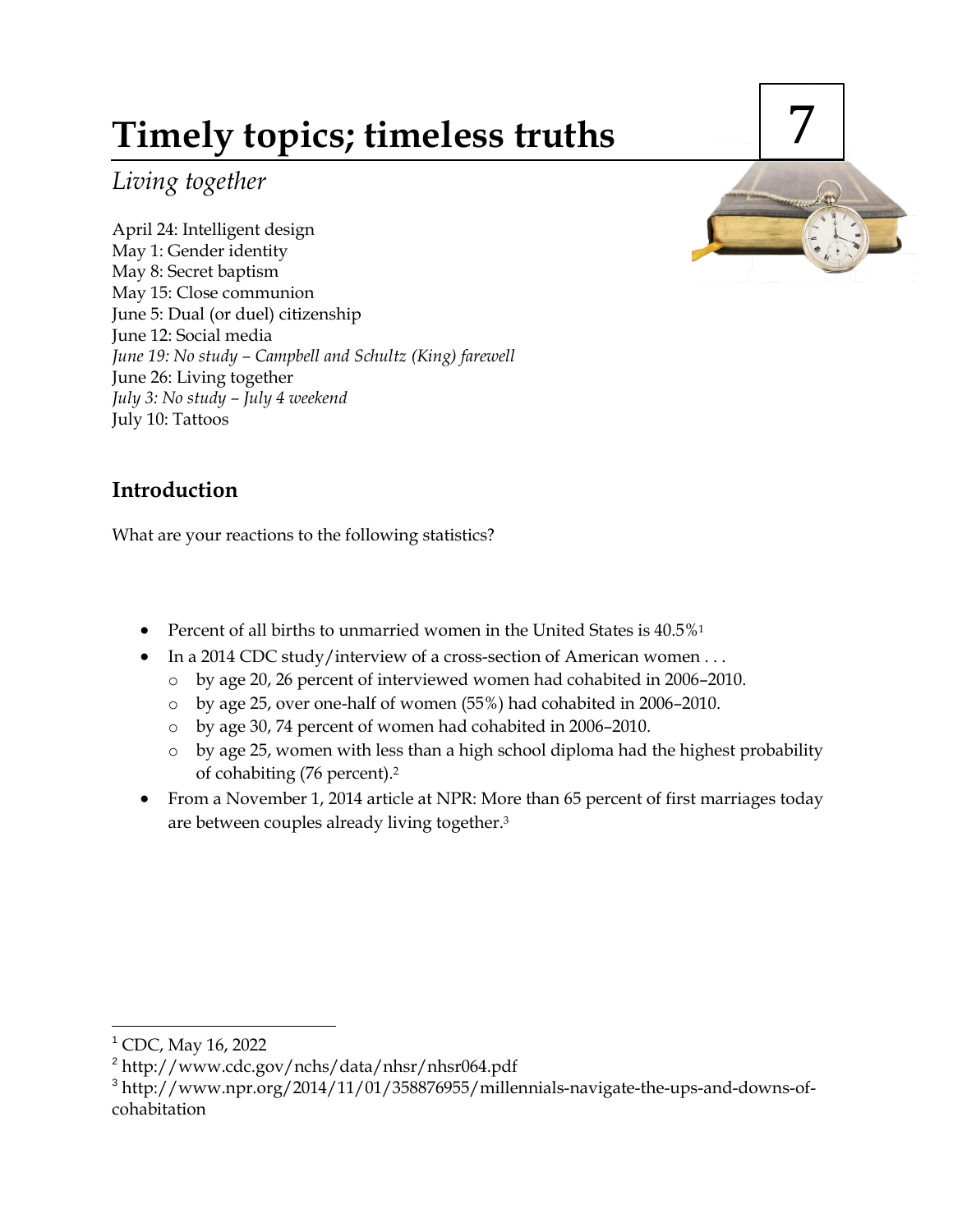# **Why do people cohabit?**

Take 60 seconds and write down reasons an unmarried couple might tell you for which they decided to move in together.

## **What the Scriptures say**

Read through the following Scripture verses. What do these verses teach us about living together?

#### **Genesis 2:18,21-24**

The LORD God said, "It is not good for the man to be alone. I will make a helper who is a suitable partner for him." **<sup>21</sup>** The LORD God caused the man to fall into a deep sleep. As the man slept, the LORD God took a rib and closed up the flesh where it had been. **<sup>22</sup>** The LORD God built a woman from the rib that he had taken from the man and brought her to the man. **<sup>23</sup>** The man said,

Now this one is bone of my bones and flesh of my flesh. She will be called "woman," because she was taken out of man. **<sup>24</sup>** For this reason a man will leave his father and his mother and will remain united with his wife, and they will become one flesh.

#### **Matthew 19:4-6**

[Jesus] answered, "Haven't you read that from the beginning their Maker 'made them male and female,' **<sup>5</sup>** and said, 'For this reason a man will leave his father and mother and be united to his wife, and the two will be one flesh'? **<sup>6</sup>** So they are no longer two, but one flesh. Therefore what God has joined together, man must not separate."

**What does this teach me?**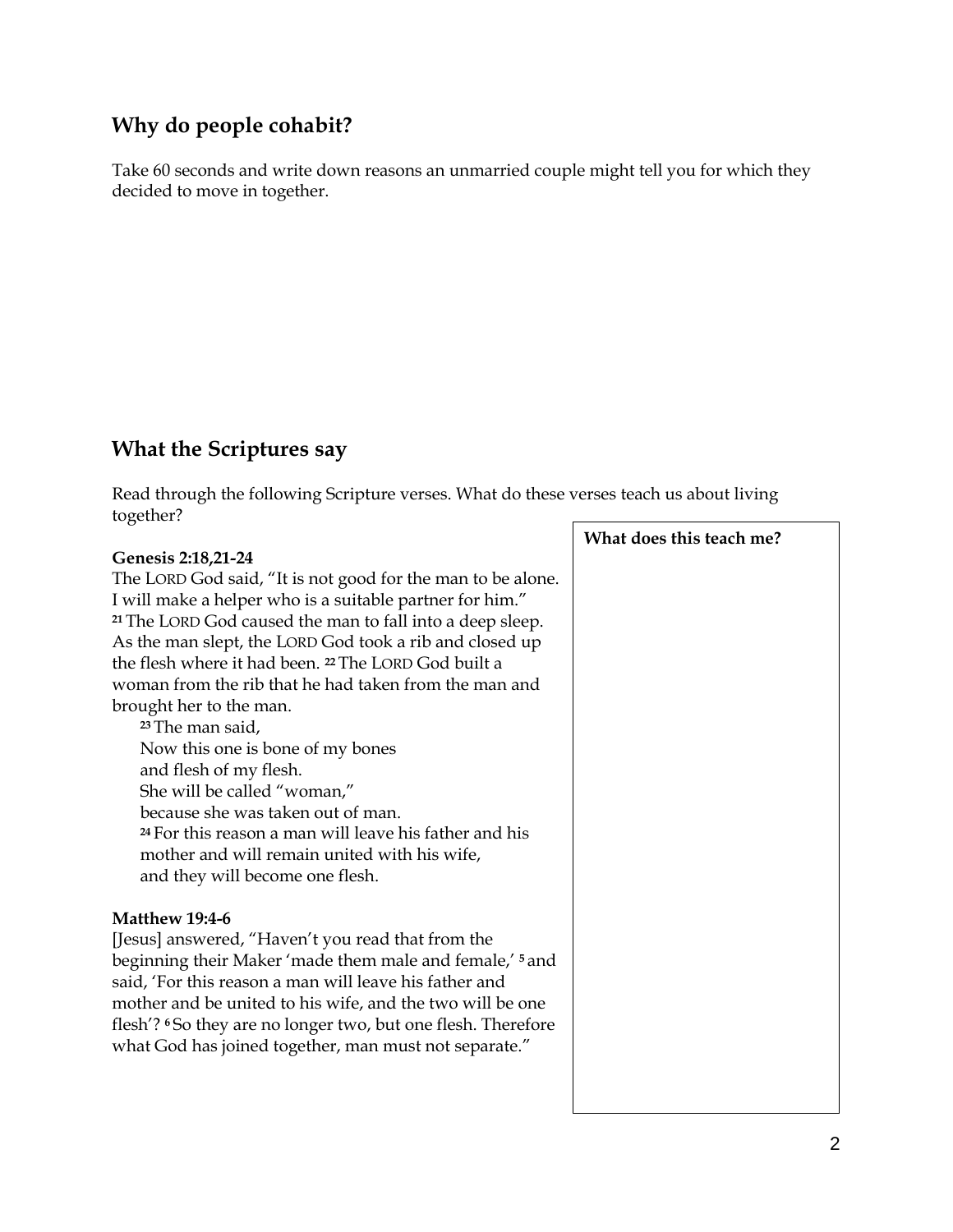#### **1 Corinthians 7:2,8,9**

But because of sexual sins, each man is to have his own wife, and each woman is to have her own husband. <sup>8</sup> I say to the unmarried and to widows that it is good for them if they remain as I am. <sup>9</sup> But if they do not have self-control, they should marry, because it is better to marry than to burn with desire.

#### **Hebrews 13:4**

Marriage is to be held in honor by all, and the marriage bed is to be kept undefiled, for God will judge sexually immoral people and adulterers.

#### **Ephesians 4:17-19**

So I tell you this and testify to it in the Lord: Do not walk any longer as the Gentiles walk, in their futile way of thinking. <sup>18</sup> They are darkened in their understanding, alienated from the life of God, because of the ignorance that is in them, due to the hardness of their hearts. <sup>19</sup> Because they have no sense of shame, they have given themselves over to sensuality, with an everincreasing desire to practice every kind of impurity.

#### **1 Corinthians 6:18-20**

Flee from sexual immorality! Every sin that a person commits is outside the body, but he who commits sexual immorality sins against his own body. <sup>19</sup> Or do you not know that your body is a temple of the Holy Spirit, who is within you, whom you have from God? You are not your own, <sup>20</sup> for you were bought at a price. Therefore glorify God with your body.

#### **1 Thessalonians 4:3-5**

Indeed, this is God's will: that you be sanctified, namely, that you keep yourselves away from sexual immorality. **<sup>4</sup>** He wants each of you to learn to obtain a wife for yourself in a way that is holy and honorable, **<sup>5</sup>** not in lustful passion like the heathen, who do not know God.

**What does this teach me?**

Summarize what God's will is regarding marriage and cohabitation.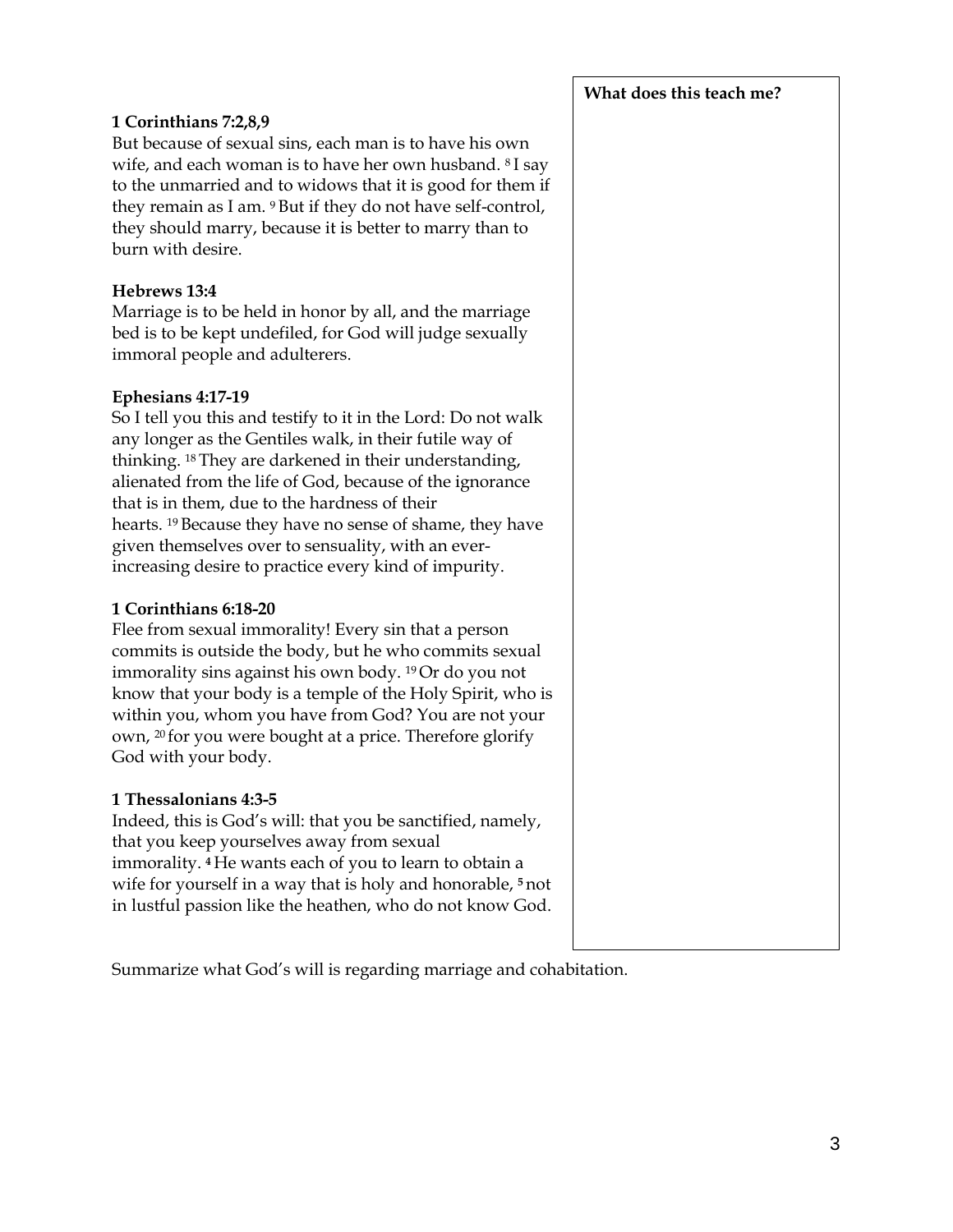# **Should I say something?**

Read the following passages and think about how they relate to our discussions today.

#### **Ezekiel 33:7-9**

But I have appointed you, son of man, to be a watchman for the house of Israel. So whenever you hear a word from my mouth, you are to warn them from me. <sup>8</sup>When I say to a wicked man, "Wicked man, you shall surely die," if you do not speak to warn the wicked man against his way, that wicked man will die because of his guilt, but I will also hold you responsible for his blood. <sup>9</sup> But if you do warn the wicked man to turn from his way, and he does not turn from his way, he will die because of his guilt, but you will have saved your life.

### **Galatians 6:1**

Brothers, if a person is caught in some trespass, you who are spiritual should restore such a person in a spirit of humility, carefully watching yourself so that you are not also tempted.

How do the previous passages pertain to our discussion today?

# **How should I say it?**

Read the following scenarios and discuss a plan of how you would approach the situation. (Some things to consider might include: how and when to approach the couple; what Scripture to point to; what tone to take in your discussions.)

- a) You move into a new neighborhood. A very nice young couple with a new baby lives across the street. You find out they are not married.
- b) Your 23-year-old daughter announces she is moving out of your home to live with her boyfriend a mile away. She went through a WELS grade school and a Lutheran high school but has been "searching" a bit spiritually since she went off to college. The boyfriend is unchurched and hasn't shown interest in even visiting your church with her.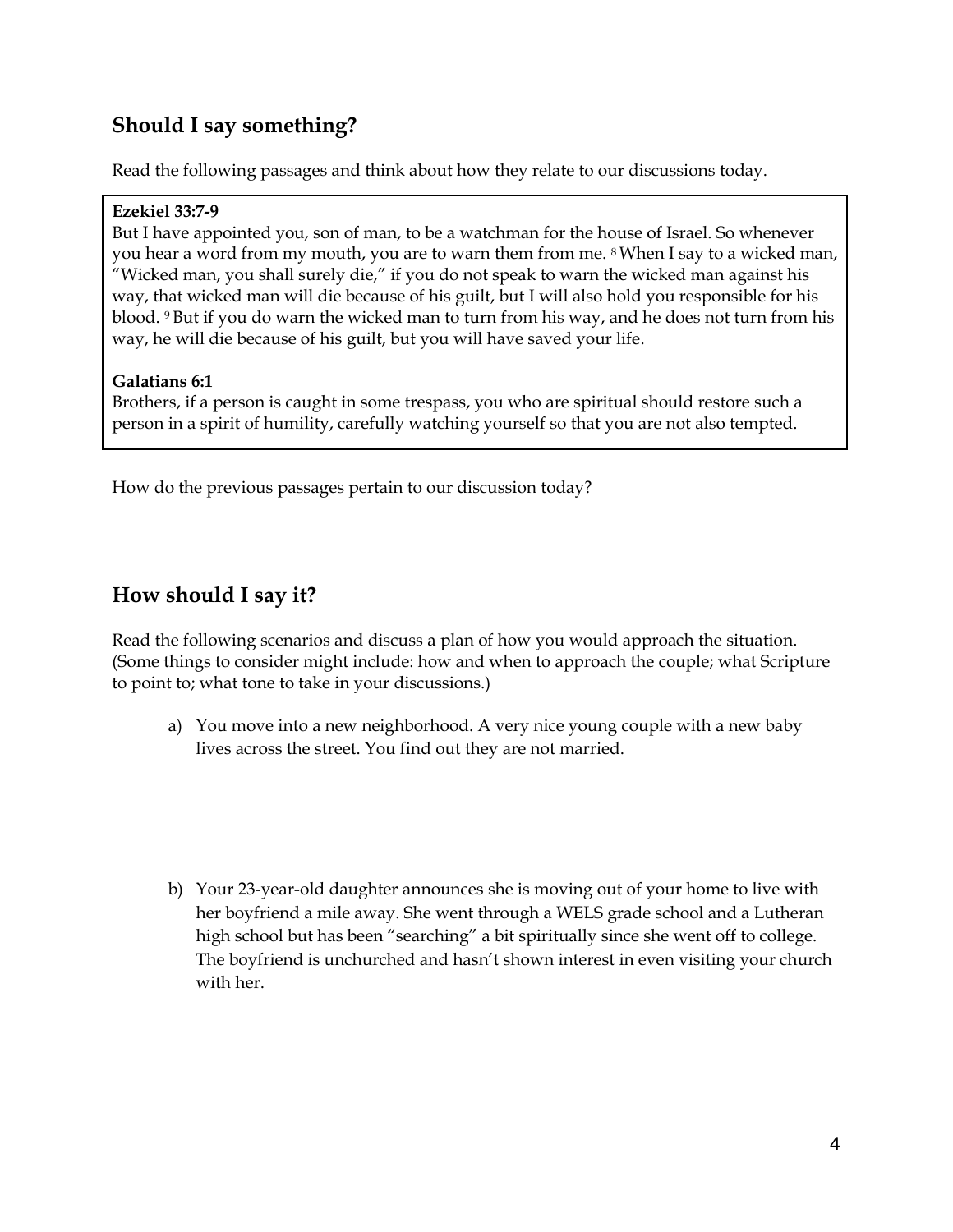c) A young, engaged couple who are fellow members at your church and whom you've known well for a long time moves in together. They're planning their wedding, which is in eight months. They have sincerely pledged to have separate bedrooms and remain chaste, yet they will be in the same house for eight months until their wedding because it's cheaper.

- d) Your cousin, who grew up in a Christian home, is having a baby shower. She is living with her boyfriend, who is not churched, and they have no plans to marry. You receive an invitation to the baby shower to be held at her mother's house.
- e) A young couple in your church has moved in together. You don't know the couple or the families that well; however, it has been five months and you don't think the church is addressing the situation.
- f) You have a coworker who's openly critical of the Bible's teachings and those who follow them. She lives with her boyfriend. They are about 40 years old, and you've tried at times to talk with her about Jesus but have met much resistance.
- g) An elderly couple in your church whose spouses have both died will be moving in together. They do not "burn with passion" but want daily companionship and support.